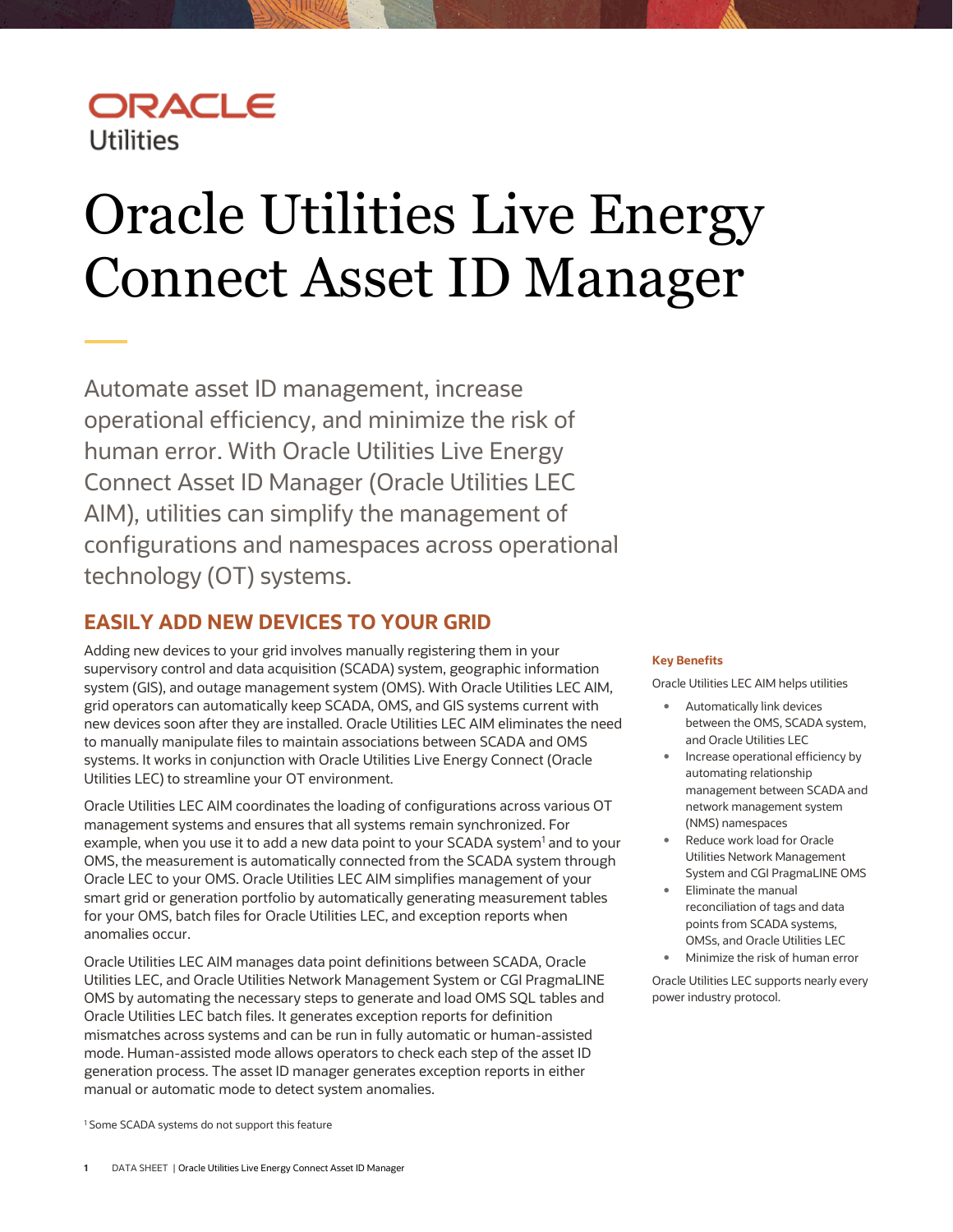## **Maintain Synchronization Across SCADA and OMS**

When new devices are brought online, Oracle Utilities LEC AIM automatically configures Oracle Utilities LEC and your third-party network management system to incorporate new devices.

## **Simplify System and Application Relationships**

Oracle Utilities LEC AIM automates the maintenance of relationships among SCADA, OMS, and field devices, as well as documents anomalies by automatically producing exception reports. By monitoring configurations for tag changes or new devices, Oracle Utilities LEC AIM can eliminate the need for operators to manually update files on Oracle Utilities LEC, OMS, and SCADA systems.

## **Automate Configuration of NMS**

In instances where a rich naming scheme is employed for SCADA data points, Oracle Utilities LEC AIM can query the SCADA system via inter-control center communications protocol (ICCP) to automatically configure measurements in NMS systems without needing to push data translation files between systems.

## **HOW IT WORKS**

Oracle Utilities LEC AIM's flexible architecture accommodates a wide range of data point naming schemes and system architectures, as shown in Figure 1.



*Figure 1. How Oracle Utilities LEC AIM works*

**Oracle Utilities LEC AIM enables grid operators to automatically keep SCADA, OMS, and GIS systems current with new devices soon after they are installed.**